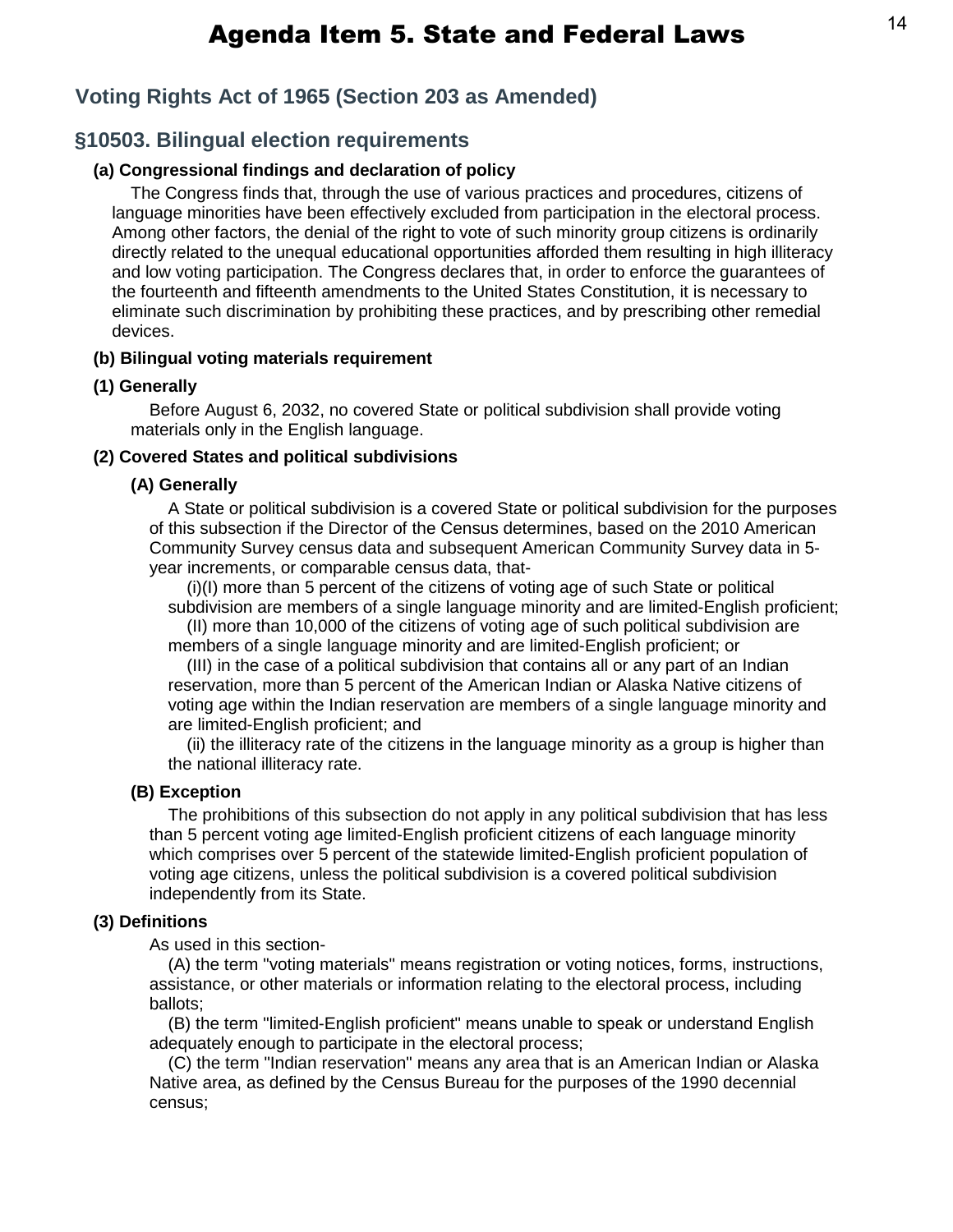(D) the term "citizens" means citizens of the United States; and

(E) the term "illiteracy" means the failure to complete the 5th primary grade.

## **(4) Special rule**

The determinations of the Director of the Census under this subsection shall be effective upon publication in the Federal Register and shall not be subject to review in any court.

## **(c) Requirement of voting notices, forms, instructions, assistance, or other materials and ballots in minority language**

Whenever any State or political subdivision subject to the prohibition of subsection (b) of this section provides any registration or voting notices, forms, instructions, assistance, or other materials or information relating to the electoral process, including ballots, it shall provide them in the language of the applicable minority group as well as in the English language: *Provided*, That where the language of the applicable minority group is oral or unwritten or in the case of Alaskan natives and American Indians, if the predominant language is historically unwritten, the State or political subdivision is only required to furnish oral instructions, assistance, or other information relating to registration and voting.

## **(d) Action for declaratory judgment permitting English-only materials**

Any State or political subdivision subject to the prohibition of subsection (b) of this section, which seeks to provide English-only registration or voting materials or information, including ballots, may file an action against the United States in the United States District Court for a declaratory judgment permitting such provision. The court shall grant the requested relief if it determines that the illiteracy rate of the applicable language minority group within the State or political subdivision is equal to or less than the national illiteracy rate.

## **(e) Definitions**

For purposes of this section, the term "language minorities" or "language minority group" means persons who are American Indian, Asian American, Alaskan Natives, or of Spanish heritage.

(Pub. L. 89–110, title II, §203, as added Pub. L. 94–73, [title III, §301, Aug. 6, 1975,](http://uscode.house.gov/statviewer.htm?volume=89&page=402) 89 Stat. 402 ; amended Pub. L. 97–205, [§§2\(d\), 4, June 29, 1982,](http://uscode.house.gov/statviewer.htm?volume=96&page=134) 96 Stat. 134 ; [Pub. L. 102–344,](http://uscode.house.gov/statviewer.htm?volume=106&page=921) §2, Aug. 26, 1992, [106 Stat. 921](http://uscode.house.gov/statviewer.htm?volume=106&page=921) ; Pub. L. 109–246, [§§7, 8, July 27, 2006,](http://uscode.house.gov/statviewer.htm?volume=120&page=581) 120 Stat. 581 .)

## **CODIFICATION**

Section was formerly classified to section 1973aa–1a of Title 42, The Public Health and Welfare, prior to editorial reclassification and renumbering as this section.

### **AMENDMENTS**

**2006**-Subsec. (b)(1). Pub. L. 109–246, §7, substituted "2032" for "2007".

Subsec. (b)(2)(A). Pub. L. 109–246, §8, substituted "the 2010 American Community Survey census data and subsequent American Community Survey data in 5-year increments, or comparable census data" for "census data" in introductory provisions.

**1992**-Subsec. (b). Pub. L. 102–344 amended subsec. (b) generally. Prior to amendment, subsec. (b) read as follows: "Prior to August 6, 1992, no State or political subdivision shall provide registration or voting notices, forms, instructions, assistance, or other materials or information relating to the electoral process, including ballots, only in the English language if the Director of the Census determines (i) that more than 5 percent of the citizens of voting age of such State or political subdivision are members of a single language minority and (ii) that the illiteracy rate of such persons as a group is higher than the national illiteracy rate: *Provided*, That the prohibitions of this subsection shall not apply in any political subdivision which has less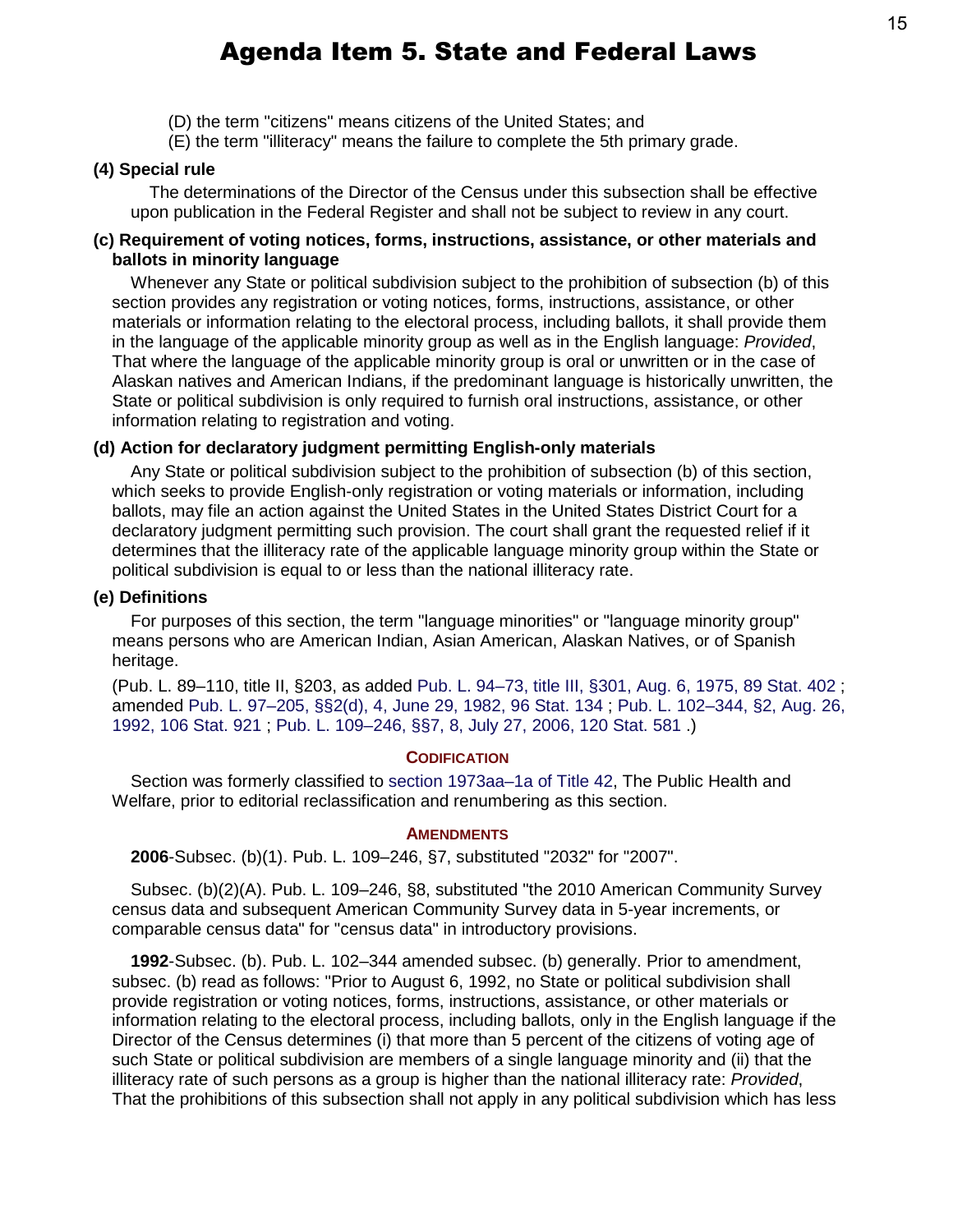than five percent voting age citizens of each language minority which comprises over five percent of the statewide population of voting age citizens. For purposes of this subsection, illiteracy means the failure to complete the fifth primary grade. The determinations of the Director of the Census under this subsection shall be effective upon publication in the Federal Register and shall not be subject to review in any court."

**1982**-Subsec. (b). Pub. L. 97–205, §4, substituted "Prior to August 6, 1992" for "Prior to August 6, 1985".

Subsec. (c). Pub. L. 97–205, §2(d), inserted "and American Indians" after "Alaskan natives".

### **EFFECTIVE DATE OF 1982 AMENDMENT**

Amendment by Pub. L. 97–205 effective June 29, 1982, see section 6 of Pub. L. 97–205, set out as a note undersection 10301 of this title.

## **EXTENSION TO AUGUST 6, 1992, OF PROHIBITION ON USE OF VOTING INSTRUCTIONS, ASSISTANCE, OR OTHER MATERIALS OR INFORMATION IN ENGLISH ONLY; LIMITATIONS BASED ON 1980 CENSUS AND SUBSEQUENT CENSUS DATA**

Pub. L. 97–205, [§4, June 29, 1982,](http://uscode.house.gov/statviewer.htm?volume=96&page=134) 96 Stat. 134 , provided in part that: "[T]he extension made by this section [amending subsec. (b) of this section] shall apply only to determinations made by the Director of the Census under clause (i) of section 203(b) [subsec. (b)(i) of this section] for members of a single language minority who do not speak or understand English adequately enough to participate in the electoral process when such a determination can be made by the Director of the Census based on the 1980 and subsequent census data."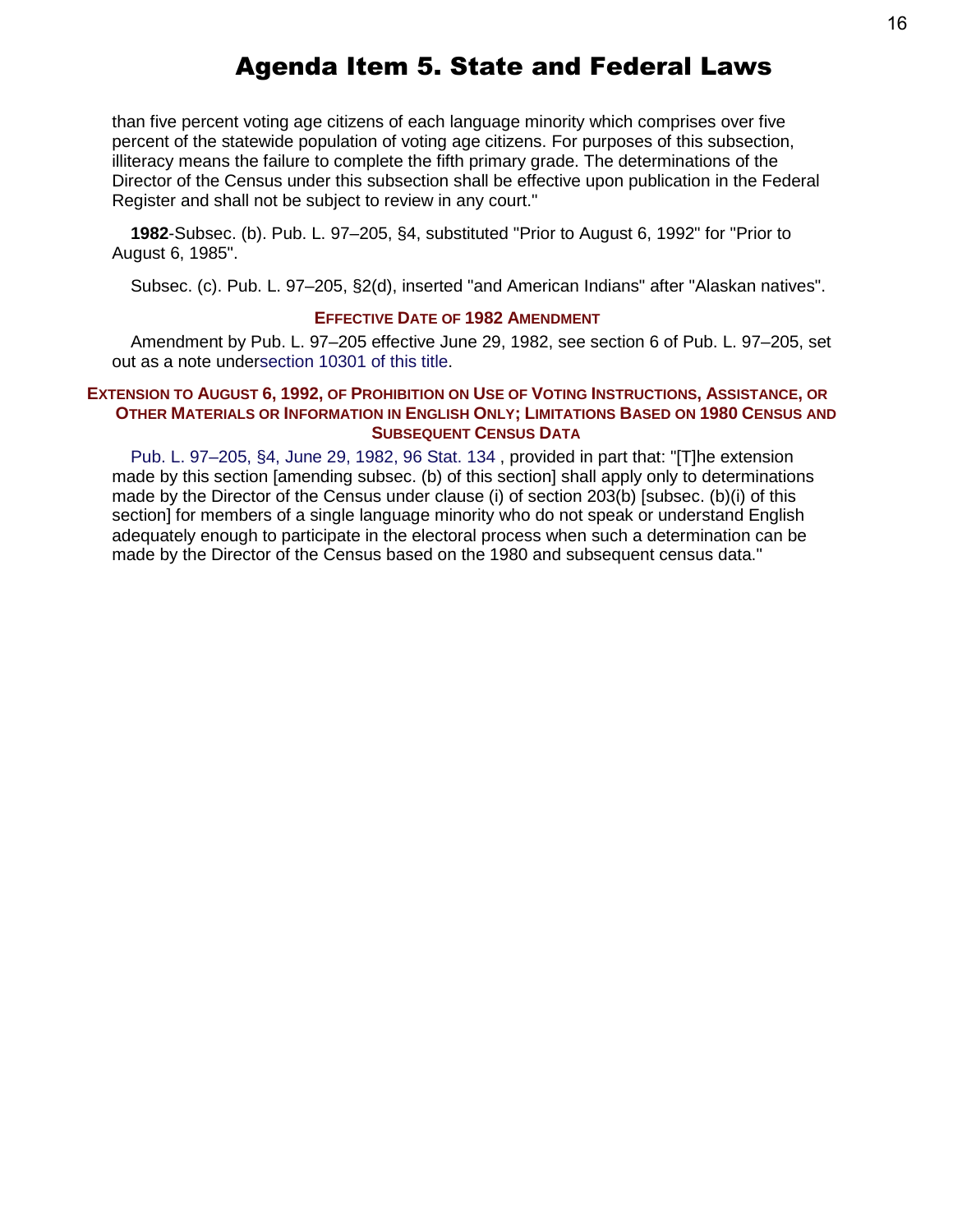

**63602 Federal Register**/Vol. 76, No. 198/Thursday, October 13, 2011/Notices

#### **DEPARTMENT OF COMMERCE**

#### **Bureau of the Census**

**[Docket Number 110921596–1557–01]**

#### **Voting Rights Act Amendments of 2006, Determinations Under Section 203**

**AGENCY:** Bureau of the Census, Department of Commerce. **ACTION:** Notice of determination.

**SUMMARY:** AsrequiredbySection203of the Voting Rights Act of 1965, as amended, this notice publishes the Bureau of the Census (Census Bureau) Director's determinations as to which political subdivisions are subject to the minority language assistance provisions of the Act. As of this date, those jurisdictions that are listed as covered by Section 203 have a legal obligation to provide the minority language assistance prescribed by the Act.

**DATES:** *Effective Date:* This notice is effective on October 13, 2011.

**FOR FURTHERINFORMATIONCONTACT:** For information regarding this notice, please contact Ms. Catherine M. McCully, Chief, Census Redistricting Data Office, Bureau of the Census, United States Department of Commerce, Room DIR 8H019, 4600 Silver Hill Rd, Washington DC 20233, by telephone at 301–763– 4039, or visit the Redistricting Data Office Internet site at *[http://](http://www.census.gov/rdo/) [www.census.gov/rdo/.](http://www.census.gov/rdo/)*

For information regarding the applicable provisions of the Act, please contact T. Christian Herren, Jr., Chief, Voting Section, Civil Rights Division, United States Department of Justice, Room 7254–NWB, 950 Pennsylvania Avenue,NW.,Washington,DC20530, by telephone at (800) 253–3931 or visit the Voting Section Internet site at *[http://www.justice.gov/crt/about/vot/.](http://www.justice.gov/crt/about/vot/)*

**SUPPLEMENTARY INFORMATION:** In July 2006, Congress amended the Voting Rights Act of 1965, Title 42, United States Code (U.S.C.), 1973 *et seq.* (See Pub. L. 109–246, 120 Stat. 577 (2006)).

Among other changes, the sunset date for minority language assistance provisions set forth in Section 203 of the Act was extended to August 5, 2032.

Section 203 mandates that a state or political subdivision must provide language assistance to voters if more than five (5) percent of voting age citizens are members of a singlelanguage minority group and do not ''speak or understand English adequately enough to participate in the electoral process'' and if the rate of those citizens who have not completed the fifth grade is higher than the national rate of voting age citizens who have not completed the fifth grade. When a state is covered for a particular language minority group, an exception is made for any political subdivision in which less than five (5) percent of the voting age citizens are members of the minority group and are limited in English proficiency, unless the political subdivision is covered independently. A political subdivision is also covered if more than 10,000 of the voting age citizens are members of a singlelanguage minority group, do not ''speak or understand English adequately enough to participate in the electoral process,'' and the rate of those citizens who have not completed the fifth grade is higher than the national rate of voting age citizens who have not completed the fifth grade.

Finally, if more than five (5) percent of the American Indian or Alaska Native voting age citizens residing within an American Indian Reservations(and offreservation trust lands) are members of a single language minority group, do not ''speak or understand English adequately enough to participate in the electoral process,'' and the rate of those citizens who have not completed the fifth grade is higher than the national rate of voting age citizens who have not completed the fifth grade, any political subdivision, such as a county, which contains all or any part of that Indian reservation, is covered by the minority language assistance provision set forth in Section 203. An American Indian

Reservation is defined as any area that is an American Indian or Alaska Native area identified for purposes of the decennial census. For the 2010 Census, these areas were identified by the federally recognized tribal governments, Bureau of Indian Affairs, and state governments. The Census Bureau worked with American Indian tribes and Alaska Natives to identify statistical areas, such as Oklahoma Tribal Statistical Areas (OTSA), State Designated Tribal Statistical Areas (SDTSA), and Alaska Native Village Statistical Areas (ANVSA).

Pursuant to Section 203, the Census Bureau Director has the responsibility to determine which states and political subdivisions are subject to the minority language assistance provisions of Section 203. The state and political subdivisions obligated to comply with the requirements are listed in the attachment to this Notice.

Section 203 also provides that the ''determinations of the Director of the Census under this subsection shall be effective upon publication in the **Federal Register**andshallnotbe subject to review in any court.'' Therefore, as of this date, those jurisdictions that are listed as covered by Section 203 have legal obligation to provide the minority language assistance prescribed in Section 203 of the Act. In the cases, where a state is covered, those counties or county equivalents not displayed in the attachment are exempt from the obligation. Those jurisdictions subject to Section 203 of the Act previously, but not included on the list below, are no longer obligated to comply with Section 203. The previous determinations under Section  $4(f)(4)$  of the Voting Rights Act remain in effect and are unaffected by this determination. (See Title 28, Code of Federal Regulations, part 55, Appendix (2010)).

Dated: October 5, 2011. **Robert M. Groves,**

*Director, Bureau of the Census.*

#### COVERED AREAS FOR VOTING RIGHTS BILINGUAL ELECTION MATERIALS—2010

| State and political subdivision | Language minority group                                                                                                                                                                                                     |  |  |  |  |
|---------------------------------|-----------------------------------------------------------------------------------------------------------------------------------------------------------------------------------------------------------------------------|--|--|--|--|
| Alaska:                         | Asian (Filipino).<br>Asian (Filipino).<br>Alaska Native (Inupiat).<br>Alaska Native (Yup'ik).<br>Alaska Native (Yup'ik).<br>Alaska Native (Inupiat).<br>Alaska Native (Yup'ik).<br>Alaska Native Tribe-Tribe not Specified. |  |  |  |  |
|                                 |                                                                                                                                                                                                                             |  |  |  |  |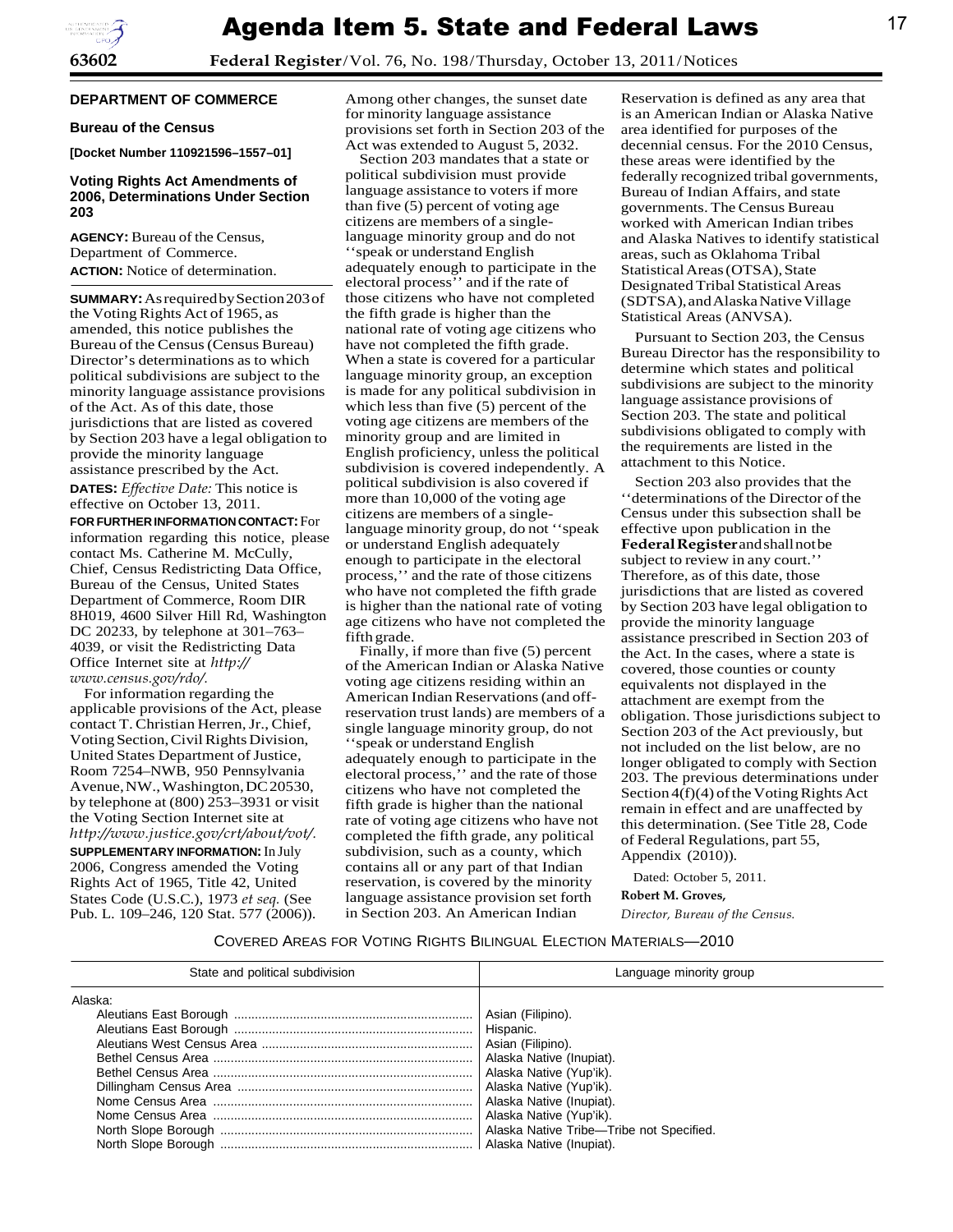Federal Register/Vol. 76, No. 198/Thursday, October 13, 2011/Notices

63603  $\equiv$ 

COVERED AREAS FOR VOTING RIGHTS BILINGUAL ELECTION MATERIALS-2010-Continued

| State and political subdivision | Language minority group                                                                                                |  |  |  |  |
|---------------------------------|------------------------------------------------------------------------------------------------------------------------|--|--|--|--|
|                                 | Alaska Native (Inupiat).<br>Alaska Native (Inupiat).<br>Alaska Native (Yup'ik).<br>Alaska Native (Alaskan Athabascan). |  |  |  |  |
| Arizona:                        |                                                                                                                        |  |  |  |  |
|                                 | American Indian (Navajo).                                                                                              |  |  |  |  |
|                                 | American Indian (Pueblo).                                                                                              |  |  |  |  |
|                                 | American Indian (Hopi).                                                                                                |  |  |  |  |
|                                 | American Indian (Navajo).                                                                                              |  |  |  |  |
|                                 | American Indian (Yuma).                                                                                                |  |  |  |  |
|                                 | American Indian (Tohono O'Odham).                                                                                      |  |  |  |  |
|                                 | Hispanic.<br>American Indian (Yuma).                                                                                   |  |  |  |  |
|                                 | American Indian (Hopi).                                                                                                |  |  |  |  |
|                                 | American Indian (Navajo).                                                                                              |  |  |  |  |
|                                 | American Indian (Tohono O'Odham).                                                                                      |  |  |  |  |
|                                 | American Indian (Yaqui).                                                                                               |  |  |  |  |
|                                 | Hispanic.                                                                                                              |  |  |  |  |
|                                 | American Indian (Tohono O'Odham).                                                                                      |  |  |  |  |
|                                 | Hispanic.                                                                                                              |  |  |  |  |
|                                 | American Indian (Yuma).                                                                                                |  |  |  |  |
|                                 | American Indian (Yuma).                                                                                                |  |  |  |  |
| California:                     | Hispanic.                                                                                                              |  |  |  |  |
|                                 | Hispanic.                                                                                                              |  |  |  |  |
|                                 | Asian (Chinese).                                                                                                       |  |  |  |  |
|                                 | Asian (Filipino).                                                                                                      |  |  |  |  |
|                                 | Hispanic.                                                                                                              |  |  |  |  |
|                                 | Asian (Vietnamese).                                                                                                    |  |  |  |  |
|                                 | Hispanic.                                                                                                              |  |  |  |  |
|                                 | Hispanic.<br>Hispanic.                                                                                                 |  |  |  |  |
|                                 | Hispanic.                                                                                                              |  |  |  |  |
|                                 | Hispanic.                                                                                                              |  |  |  |  |
|                                 | Hispanic.                                                                                                              |  |  |  |  |
|                                 | Hispanic.                                                                                                              |  |  |  |  |
|                                 | Asian (Asian Indian).                                                                                                  |  |  |  |  |
|                                 | Asian (Chinese).                                                                                                       |  |  |  |  |
|                                 | Asian (Filipino).                                                                                                      |  |  |  |  |
|                                 | Hispanic.<br>Asian (Japanese).                                                                                         |  |  |  |  |
|                                 | Asian (Korean).                                                                                                        |  |  |  |  |
|                                 | Asian (Other Asian-Not specified).                                                                                     |  |  |  |  |
|                                 | Asian (Vietnamese).                                                                                                    |  |  |  |  |
|                                 | Hispanic.                                                                                                              |  |  |  |  |
|                                 | Hispanic.                                                                                                              |  |  |  |  |
|                                 | Hispanic.<br>Hispanic.                                                                                                 |  |  |  |  |
|                                 | Asian (Chinese).                                                                                                       |  |  |  |  |
|                                 | Hispanic.                                                                                                              |  |  |  |  |
|                                 | Asian (Korean).                                                                                                        |  |  |  |  |
|                                 | Asian (Vietnamese).                                                                                                    |  |  |  |  |
|                                 | Hispanic.                                                                                                              |  |  |  |  |
|                                 | Asian (Chinese).<br>Hispanic.                                                                                          |  |  |  |  |
|                                 | Hispanic.                                                                                                              |  |  |  |  |
|                                 | Hispanic.                                                                                                              |  |  |  |  |
|                                 | Asian (Chinese).                                                                                                       |  |  |  |  |
|                                 | Asian (Filipino).                                                                                                      |  |  |  |  |
|                                 | Hispanic.                                                                                                              |  |  |  |  |
|                                 | Asian (Vietnamese).                                                                                                    |  |  |  |  |
|                                 | Asian (Chinese).<br>Hispanic.                                                                                          |  |  |  |  |
|                                 | Hispanic.                                                                                                              |  |  |  |  |
|                                 | Asian (Chinese).                                                                                                       |  |  |  |  |
|                                 | Hispanic.                                                                                                              |  |  |  |  |
|                                 | Hispanic.                                                                                                              |  |  |  |  |
|                                 | Asian (Chinese).                                                                                                       |  |  |  |  |
|                                 | Asian (Filipino).                                                                                                      |  |  |  |  |
|                                 | Hispanic.<br>Asian (Vietnamese).                                                                                       |  |  |  |  |
|                                 | Hispanic.                                                                                                              |  |  |  |  |
|                                 |                                                                                                                        |  |  |  |  |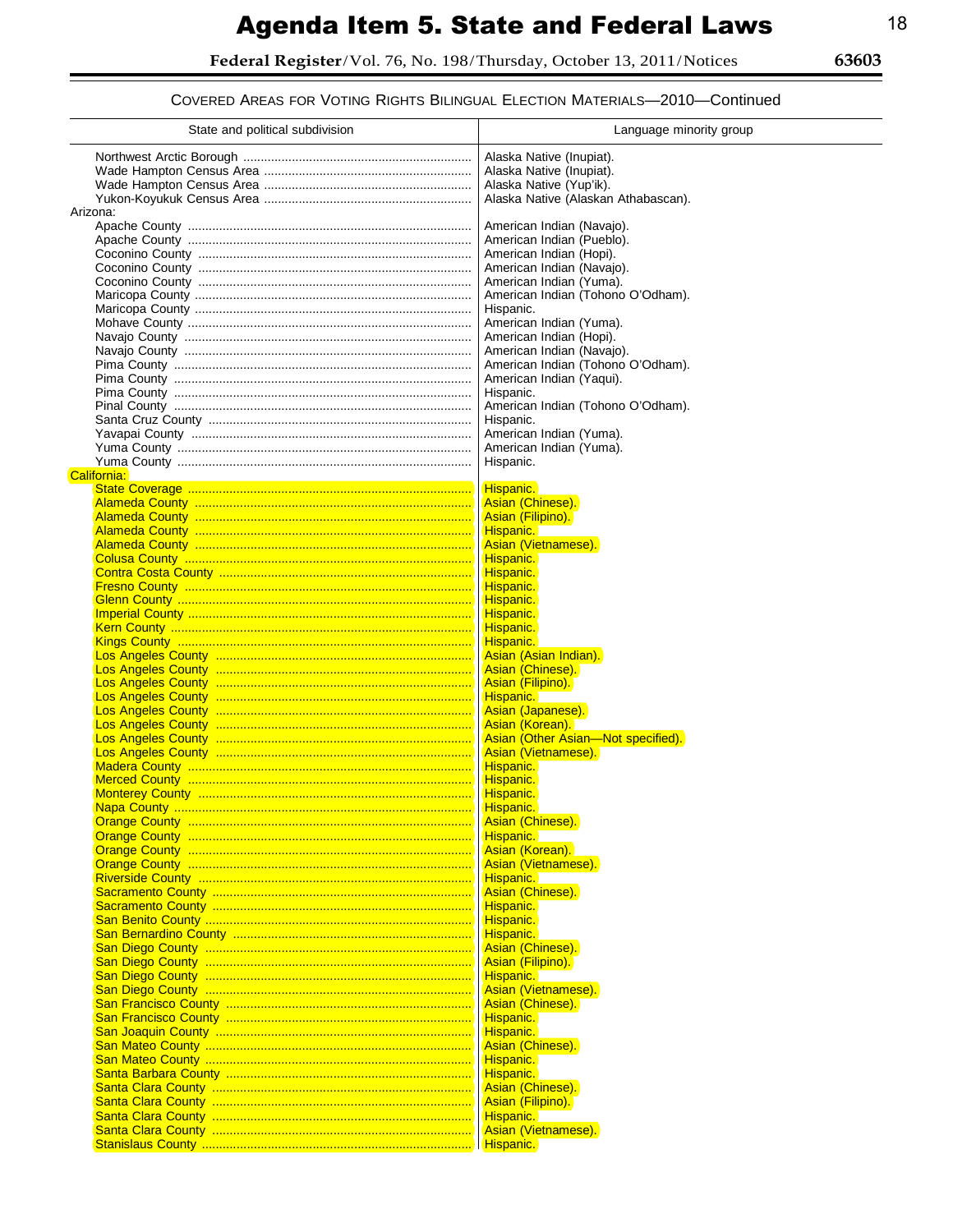COVERED AREAS FOR VOTING RIGHTS BILINGUAL ELECTION MATERIALS-2010-Continued

| State and political subdivision | Language minority group                                  |  |  |  |  |
|---------------------------------|----------------------------------------------------------|--|--|--|--|
|                                 | Hispanic.                                                |  |  |  |  |
|                                 | Hispanic.                                                |  |  |  |  |
| Colorado:                       |                                                          |  |  |  |  |
|                                 | Hispanic.<br>Hispanic.                                   |  |  |  |  |
|                                 | Hispanic.                                                |  |  |  |  |
| Connecticut:                    |                                                          |  |  |  |  |
|                                 | Hispanic.                                                |  |  |  |  |
|                                 | Hispanic.                                                |  |  |  |  |
|                                 | Hispanic.                                                |  |  |  |  |
|                                 | Hispanic.<br>Hispanic.                                   |  |  |  |  |
|                                 | Hispanic.                                                |  |  |  |  |
|                                 | Hispanic.                                                |  |  |  |  |
|                                 | Hispanic.                                                |  |  |  |  |
| Florida:                        | Hispanic.                                                |  |  |  |  |
|                                 | Hispanic.                                                |  |  |  |  |
|                                 | Hispanic.                                                |  |  |  |  |
|                                 | Hispanic.                                                |  |  |  |  |
|                                 | Hispanic.                                                |  |  |  |  |
|                                 | Hispanic.<br>Hispanic.                                   |  |  |  |  |
|                                 | Hispanic.                                                |  |  |  |  |
|                                 | Hispanic.                                                |  |  |  |  |
|                                 | Hispanic.                                                |  |  |  |  |
|                                 | Hispanic.                                                |  |  |  |  |
| Hawaii:                         | Hispanic.                                                |  |  |  |  |
|                                 | Asian (Chinese).                                         |  |  |  |  |
|                                 | Asian (Filipino).                                        |  |  |  |  |
|                                 | Asian (Japanese).                                        |  |  |  |  |
|                                 | Asian (Filipino).                                        |  |  |  |  |
| Illinois:                       |                                                          |  |  |  |  |
|                                 | Asian (Asian Indian).<br>Asian (Chinese).                |  |  |  |  |
|                                 | Hispanic.                                                |  |  |  |  |
|                                 | Hispanic.                                                |  |  |  |  |
|                                 | Hispanic.                                                |  |  |  |  |
|                                 | Hispanic.                                                |  |  |  |  |
| Kansas:                         | Hispanic.                                                |  |  |  |  |
|                                 | Hispanic.                                                |  |  |  |  |
|                                 | Hispanic.                                                |  |  |  |  |
|                                 | Hispanic.                                                |  |  |  |  |
| Maryland:                       |                                                          |  |  |  |  |
| Massachusetts:                  | Hispanic.                                                |  |  |  |  |
|                                 | Hispanic.                                                |  |  |  |  |
|                                 | Hispanic.                                                |  |  |  |  |
|                                 | Hispanic.                                                |  |  |  |  |
|                                 | Hispanic.                                                |  |  |  |  |
|                                 | Hispanic.<br>Hispanic.                                   |  |  |  |  |
|                                 | Hispanic.                                                |  |  |  |  |
|                                 | Asian (Chinese).                                         |  |  |  |  |
|                                 | Hispanic.                                                |  |  |  |  |
|                                 | Hispanic.                                                |  |  |  |  |
|                                 | Hispanic.                                                |  |  |  |  |
| Michigan:                       | Hispanic.                                                |  |  |  |  |
|                                 | Hispanic.                                                |  |  |  |  |
|                                 | Asian (Bangladeshi).                                     |  |  |  |  |
|                                 | Hispanic.                                                |  |  |  |  |
| Mississippi:                    |                                                          |  |  |  |  |
|                                 | American Indian (Choctaw).<br>American Indian (Choctaw). |  |  |  |  |
|                                 | American Indian (Choctaw).                               |  |  |  |  |
|                                 | American Indian (Choctaw).                               |  |  |  |  |
|                                 | American Indian (Choctaw).                               |  |  |  |  |
|                                 | American Indian (Choctaw).                               |  |  |  |  |
|                                 | American Indian (Choctaw).                               |  |  |  |  |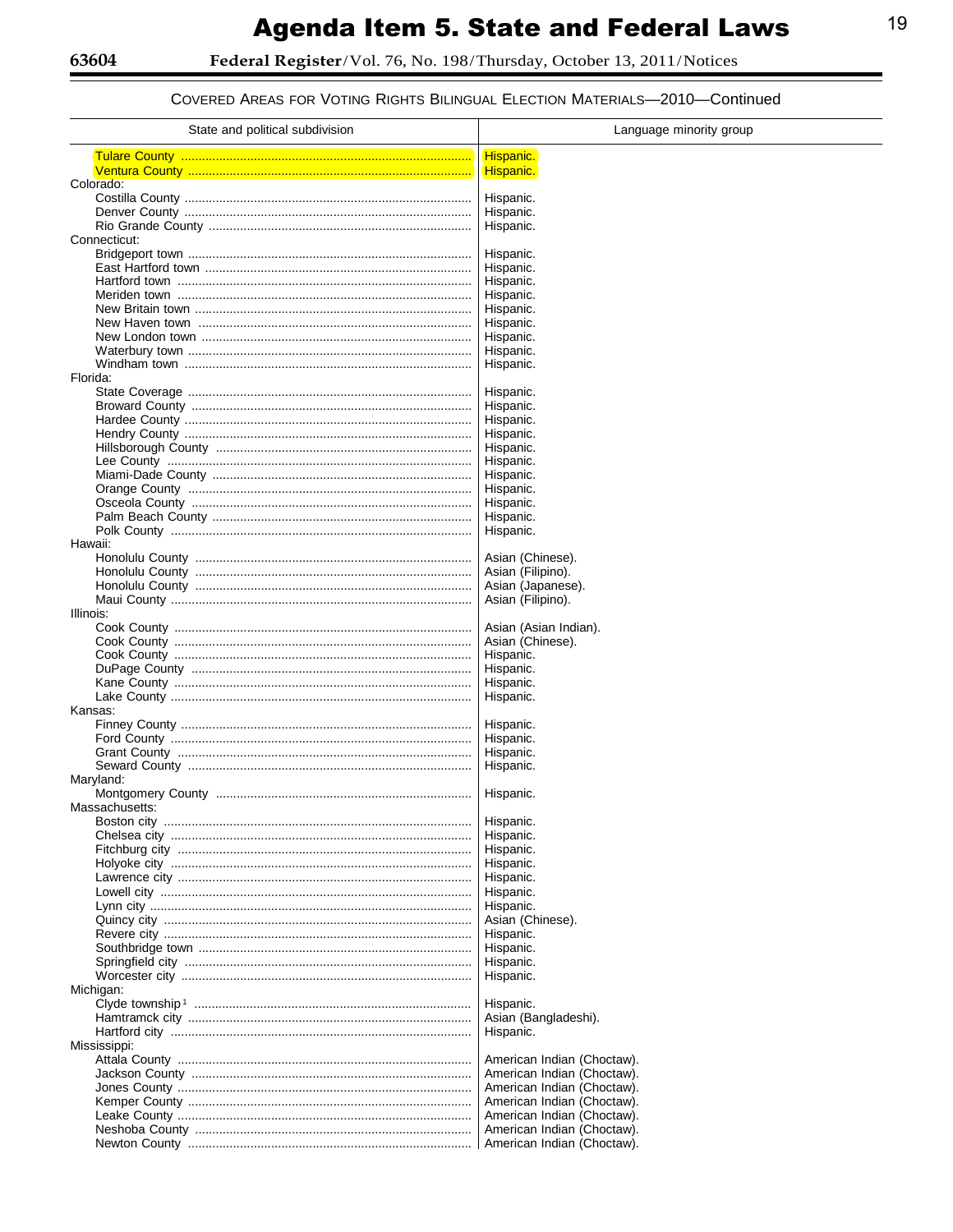# Agenda Item 5. State and Federal Law $\hat{\mathbf{s}}^0$

**State of California**

#### **ELECTIONS CODE**

#### **Section 14201**

14201. (a) (1) The precinct board shall post, in a conspicuous location in the polling place, at least one facsimile copy of the ballot with the ballot measures and ballot instructions printed in Spanish. Facsimile ballots shall also be printed in other languages and posted in the same manner if a significant and substantial need is found by the elections official.

(2) In those counties which are required under the provisions of the federal Voting Rights Act of 1965, as extended by Public Law 94-73, to furnish ballots in other than the English language, the posting of the facsimile ballot in that particular language shall not be required.

(3) This subdivision shall remain in effect until the Secretary of State makes the determinations and findings required by this section.

(b) In counties where the Secretary of State has determined that it is appropriate, each precinct board shall post, in a conspicuous location in the polling place, at least one facsimile copy of the ballot with the ballot measures and ballot instructions printed in Spanish. If the Secretary of State determines that it is appropriate to post the election materials in Spanish in only certain precincts in the county, the material shall be posted in the polling places situated in those precincts. Facsimile ballots shall also be printed in other languages and posted in the same manner if a signifi and substantial need is found by the Secretary of State.

(c) In determining whether it is appropriate to post the election materials in Spanish or other languages, the Secretary of State shall determine the number of residents of voting age in each county and precinct who are members of a single language minority, and who lack sufficient skills in English to vote without assistance. If the number of these residents equals 3 percent or more of the voting age residents of a particular county or precinct, or in the event that interested citizens or organizations provide the Secretary of State with information which gives the Secretary of State sufficient reason to believe a need for the furnishing of facsimile ballots, the Secretary of State shall find a need to post at least one facsimile copy of the ballot with the ballot measures and ballot instructions printed in Spanish or other applicable language in the affected polling places.

(d) The Secretary of State shall make the determinations and findings set forth in subdivisions (b) and (c) by January 1 of each year in which the Governor is elected.

(e) In those precincts where ballots printed in a language other than English are available for use by the voters at the polls, the posting of a facsimile ballot in that particular language shall not be required.

(f) It is the intent of the Legislature that non-English-speaking citizens, like all other citizens, should be encouraged to vote. Therefore, appropriate efforts should be made on a statewide basis to minimize obstacles to voting by citizens who lack sufficient skill in English to vote without assistance.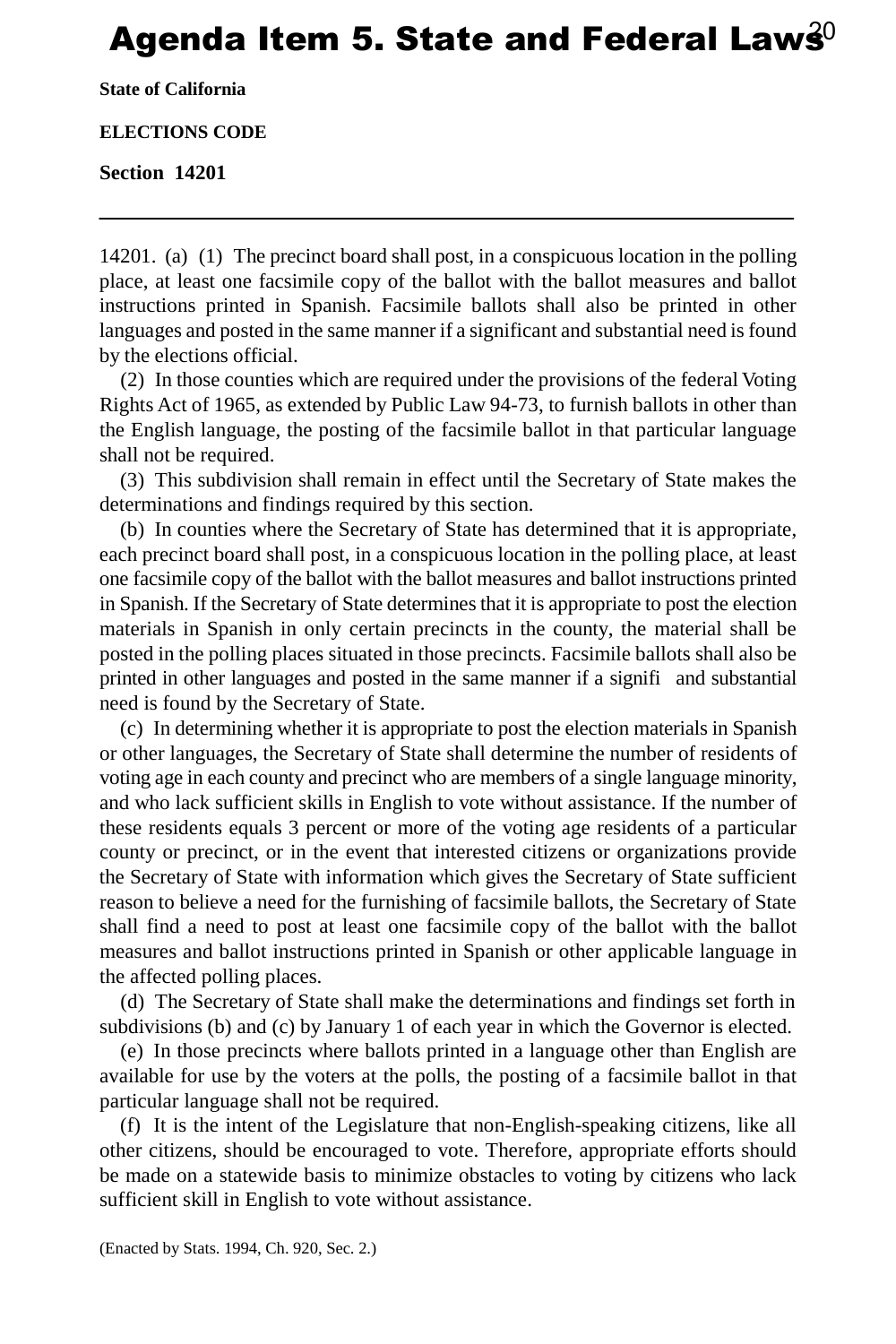

**DEBRA BOWEN | SECRETARY OF STATE** STATE OF CALIFORNIA | ELECTIONS 1500 11th Street, 5th Floor | Sacramento, CA 95814 Tel (916) 657-2166 | Fax (916) 653-3214 | www.sos.ca.gov

December 30, 2013

County Clerk/Registrar of Voters (CC/ROV) Memorandum #13132

- TO: All County Clerks/Registrars of Voters
- FROM: /s/ Jennifer Luckie-Bratt Translations Coordinator
- RE: Translations: Ballot Translation, Posting, and Bilingual Poll Workers

The Secretary of State, by January 1 of each year in which the Governor is elected, must determine the precincts where 3% or more of the voting-age residents are members of a single language minority and lack sufficient skills in English to vote without assistance. (Elections Code section 14201(d).)

For each specified precinct in their county, elections officials are required to do the following:

- Translate a facsimile ballot and related instructions in the specified language(s).
- Post the translation(s) in a conspicuous location in the appropriate polling place.

The Secretary of State's office contracted with U.C. Berkeley to determine which precincts have reached the 3% threshold in the nine languages covered in California under the federal Voting Rights Act (VRA). This determination was made using the most current data available: the November 2012 General Election precincts and the 2010 U.S. census.

The language requirements for all 58 counties are listed on the attached chart. Individual precinct data will be provided to each county by email. These requirements will remain in place through December 31, 2017.

The Secretary of State's office has made the determination that Hindi shall be th e Asian Indian language used for the written posting requirement. If a county elections official determines that their voters would benefit from posting in another Asian Indian language in addition to Hindi, the county elections official is encouraged to do so.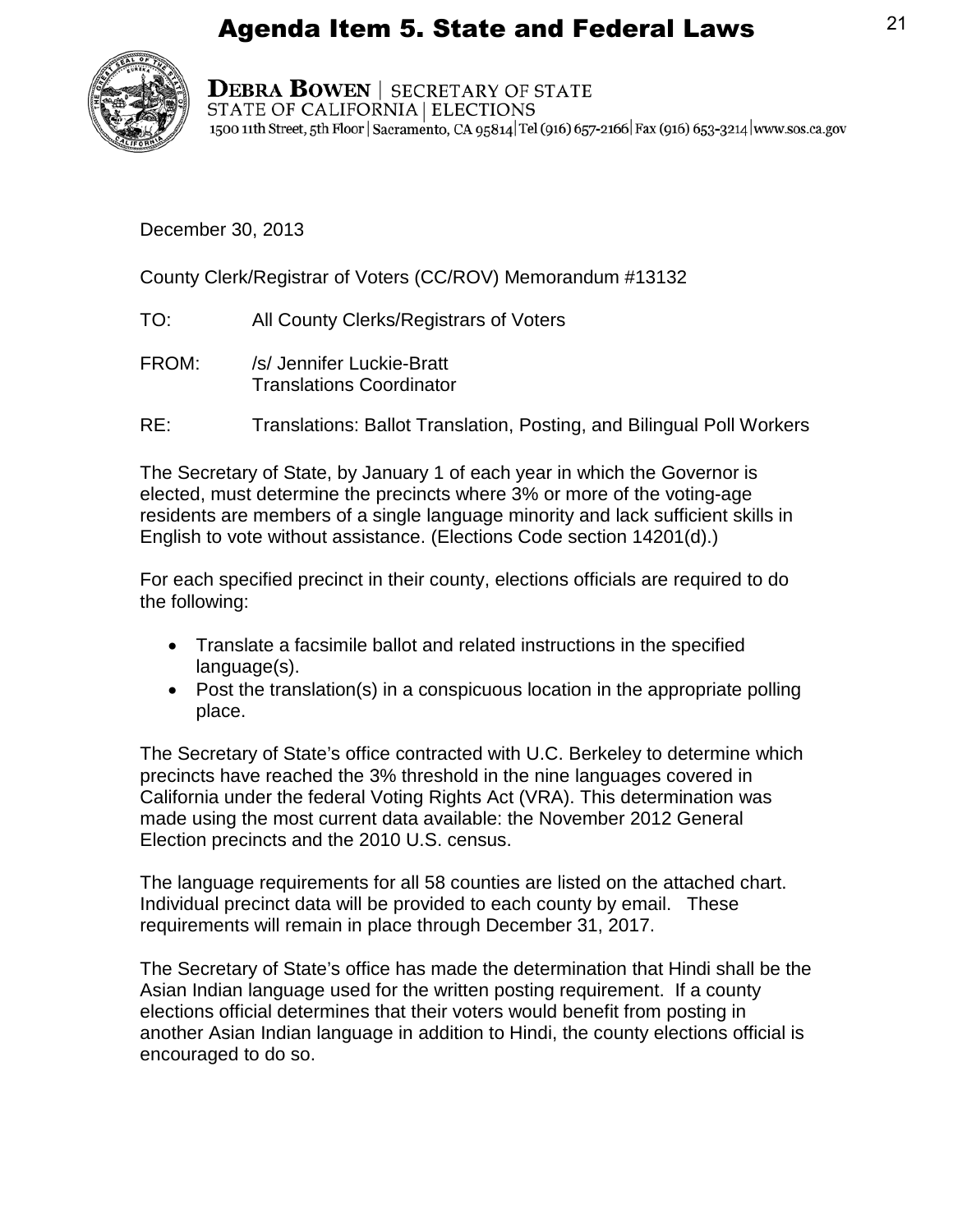If a county is already required to provide translations in a particular language under the VRA, they are not required to also post a facsimile ballot and instructions at the polling place in that language.

Elections Code section 12303(c) requires county elections officials to make good faith efforts to recruit bilingual poll workers for any precinct in which 3% or more of the voting-age residents are members of a single language minority. This poll worker recruitment applies even in cases where the entire county is covered for a particular language under the VRA.

In the counties that have precincts that have met the 3% threshold for Asian Indian, county elections officials should work with community groups to determine the appropriate language(s) for poll worker recruitment in those precincts.

Voter Information Guides and Voter Bill of Rights posters are available upon request in all nine languages covered under the VRA.

If you have any questions, please feel free to contact me at (916) 651-3734. Thank you.